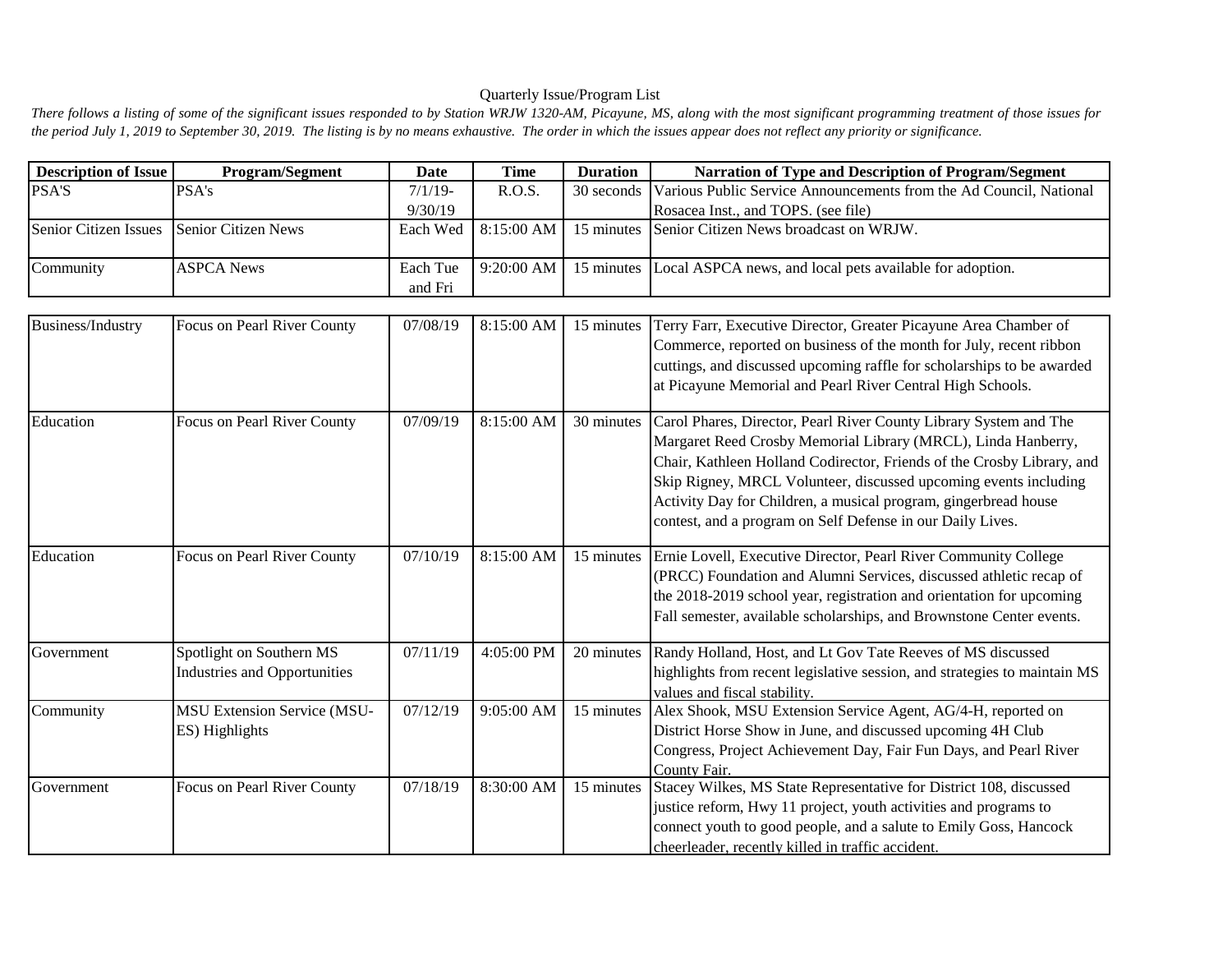| Community         | <b>MSU Extension Service (MSU-</b><br>ES) Highlights            | 07/19/19           | 9:05:00 AM | 15 minutes | Dawn Vosbein, Family and Consumer Science Agent, MS State<br>University Extension Office, and Chair, Southeast District of Diabetes<br>Coalition of MS, discussed healthy daily foods for back to school.                                                                                                    |
|-------------------|-----------------------------------------------------------------|--------------------|------------|------------|--------------------------------------------------------------------------------------------------------------------------------------------------------------------------------------------------------------------------------------------------------------------------------------------------------------|
| Community         | Focus on City of Picayune                                       | 07/23/19           | 8:15:00 AM | 30 minutes | Trevor Adams, Director, Parks and Recreation, City of Picayune,<br>discussed Buddy Ball Banquet, MML Award for Top Overall Project<br>for State of MS, and PYCA soccer and football.                                                                                                                         |
| Education         | Focus on Pearl River County                                     | 07/25/19           | 8:15:00 AM | 20 minutes | Kristi Mitchell, Assistant Principal and Softball Coach, and Toni Tucei,<br>Assistant Principal, Picayune Memorial High School (PMHS),<br>discussed special events for incoming PMHS 9th graders, special events<br>for seniors, and upcoming PMHS Open House.                                               |
| Community         | <b>MSU Extension Service (MSU-</b><br>ES) Highlights            | 07/26/19           | 9:05:00 AM | 15 minutes | Dr. Eddie Smith, Coordinator/Agent, MSU Extension Service,<br>discussed August garden calendar, and upcoming August events.                                                                                                                                                                                  |
| Government        | Spotlight on Southern MS<br><b>Industries and Opportunities</b> | $\frac{08}{01/19}$ | 4:05:00 PM | 20 minutes | Randy Holland, Host, and Andy Guymon, Director, Relativity Space<br>Test Site, discussed mission to "accelerate the future of space",<br>development of new launch vehicle Terran 1, and apprentice program<br>for college students.                                                                         |
| Community         | <b>MSU Extension Service (MSU-</b><br>ES) Highlights            | 08/02/19           | 9:05:00 AM | 15 minutes | Dr. Eddie Smith, Coordinator/Agent, MSU Extension Service,<br>discussed upcoming Pearl River County Fair and Rodeo in Poplarville.                                                                                                                                                                           |
| Government        | Focus on Pearl River County                                     | 08/06/19           | 8:15:00 AM | 15 minutes | Reggie Hanberry, Election Commissioner, Pearl River County, reported<br>status on voting polls on election day thus far, and discussed processes<br>for country votes, and processes that changed with new voting machines.                                                                                  |
| Community         | Focus on Pearl River County                                     | 08/07/19           | 8:15:00 AM | 15 minutes | David Sykes, Executive Director, Senior Center of South Pearl River<br>County, discussed programs offered at the Senior Center, and benefits<br>of the Center to those trying to cope with life troubles.                                                                                                    |
| Community         | Focus on Pearl River County                                     | 08/08/19           | 8:15:00 AM | 25 minutes | Sandy Kane Smith, President, Board of Supervisors, and Adrian<br>Lumpkin, Pearl River County (PRC) Administrator, discussed PRC<br>investing in courthouse annex, roads, bridges, and technology. Also<br>discussed mental health center, and BP Oil project submitted to MS<br>Development Authority (MDA). |
| Business/Industry | Focus on Pearl River County                                     | 08/12/19           | 8:15:00 AM | 15 minutes | Terry Farr, Executive Director, Greater Picayune Area Chamber of<br>Commerce, reported on business of the month for August, recent<br>Chamber events, and discussed Disney raffle to fund scholarships to be<br>awarded at Picayune Memorial and Pearl River Central High Schools.                           |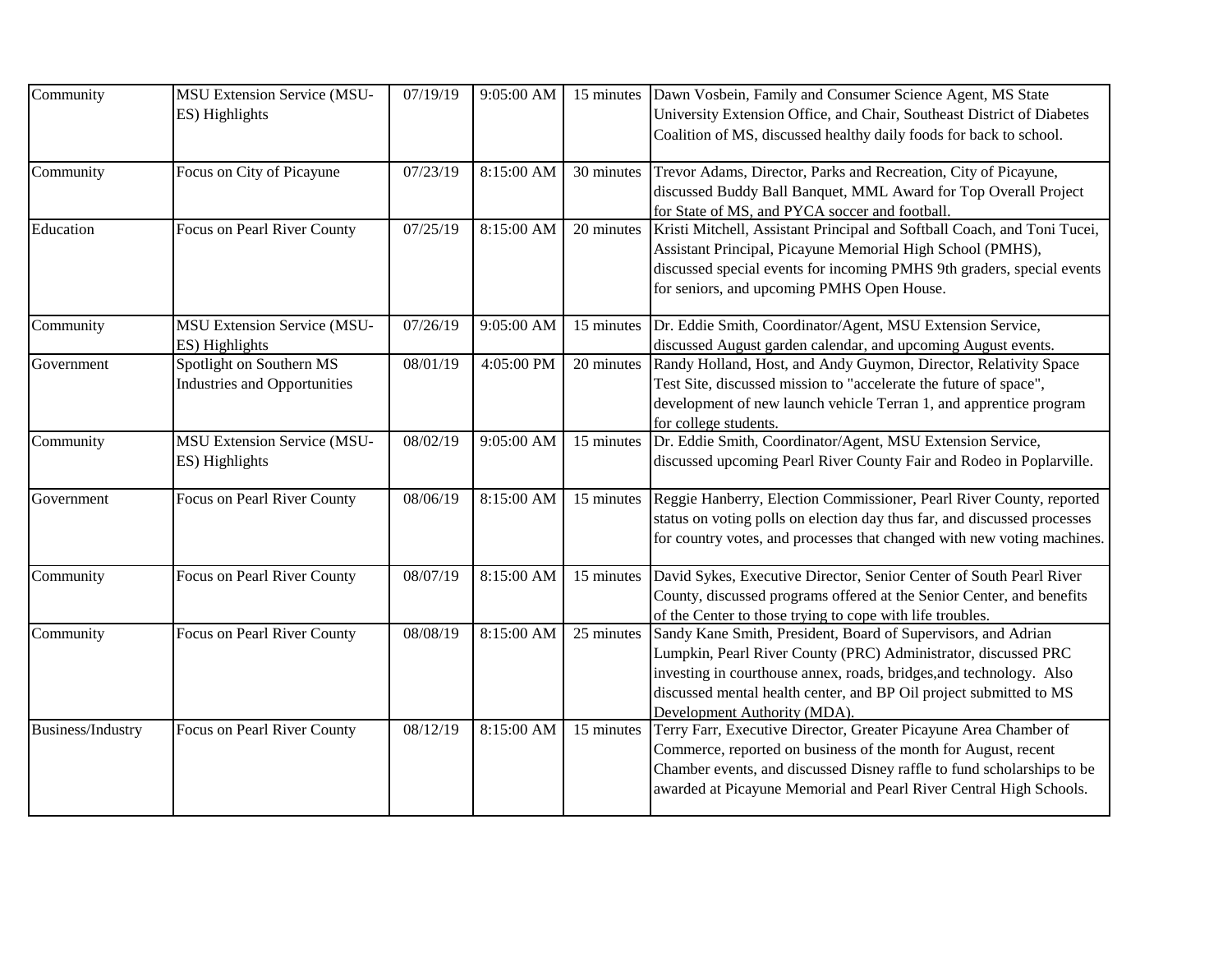| Education         | Focus on Pearl River County                                     | 08/13/19          | 8:15:00 AM   | 30 minutes | Carol Phares, Director, Pearl River County Library System and The<br>Margaret Reed Crosby Memorial Library (MRCL), Megan Miller,<br>Children's Librarian, MRCL, Pat Drackett, Kathy Younes, and Linda<br>Hanberry, Chair, Friends of the Crosby Library, discussed Fall 2019              |
|-------------------|-----------------------------------------------------------------|-------------------|--------------|------------|-------------------------------------------------------------------------------------------------------------------------------------------------------------------------------------------------------------------------------------------------------------------------------------------|
|                   |                                                                 |                   |              |            | children's programs at MRCL, and upcoming Boggy Branch Trio music<br>program, and gingerbread contest.                                                                                                                                                                                    |
| Education         | Focus on Pearl River County                                     | 08/14/19          | 8:15:00 AM   | 15 minutes | Ernie Lovell, Executive Director, Pearl River Community College<br>(PRCC) Foundation and Alumni Services, reported that scholarships<br>are still available, and discussed tailgating at football games,<br>construction of new dorms on campus, and events for homecoming in<br>October. |
| Government        | Focus on Pearl River County                                     | 08/15/19          | 8:15:00 AM   | 30 minutes | Stacey Wilkes, MS State Representative for District 108, discussed free<br>speech, BP money program, working on committees, education reform,<br>and judicial reform.                                                                                                                     |
| Community         | <b>MSU Extension Service (MSU-</b><br>ES) Highlights            | 08/16/19          | 9:05:00 AM   | 15 minutes | James DelPrince, Assistant Professor and Horticulture Specialist,<br>Coastal Research and Extension Center, discussed upcoming floral<br>design educational events, including October luncheon, and fall<br>workshops.                                                                    |
| Education         | Focus on Pearl River County                                     | $\sqrt{08}/22/19$ | 8:15:00 AM   | 20 minutes | Wendy Bracey, Junior/Senior Counselor, Picayune Memorial High<br>School, discussed upcoming events including College and Career Night,<br>Senior Day at Pearl River Community College, Country George County<br>Trail Run, and Swim Team Coast Invitational.                              |
| Community         | <b>MSU Extension Service (MSU-</b><br>ES) Highlights            | 08/23/19          | 9:05:00 AM   | 15 minutes | Dawn Vosbein, Family and Consumer Science Agent, MS State<br>University Extension Office, and Chair, Southeast District of Diabetes<br>Coalition of MS, discussed food safety during power outages, and food<br>options and storage for emergencies.                                      |
| Business/Industry | Focus on Pearl River County                                     | 08/27/19          | 8:15:00 AM   | 20 minutes | Jim Luke, Picayune City Manager, discussed Highway 11 widening<br>project, Stafford Road paving project, and Monday at the Park football.                                                                                                                                                 |
| Government        | Focus on the Capitol                                            | 08/28/19          | 8:15:00 AM   | 15 minutes | Timmy Ladner, State Representative for District 93 (Pearl River,<br>Hancock, and Stone Counties) discussed the next legislative session,<br>Bonne Carre Spillway, lottery, bridge and highway funding, and gas tax<br>impact on rural drivers.                                            |
| Community         | <b>MSU Extension Service (MSU-</b><br>ES) Highlights            | 08/30/19          | $9:05:00$ AM | 15 minutes | Nickie Smith, Event and Marketing Coordinator, discussed the mission<br>of the Crosby Arboretum, benefits of membership, special guests and<br>events planned for September.                                                                                                              |
| Government        | Spotlight on Southern MS<br><b>Industries and Opportunities</b> | 09/05/19          | 4:05:00 PM   | 20 minutes | This program is part 2 of 2. (Part 1, featured John Cousins, Senior<br>Program Manager, General Dynamics Information Techology (GDIT)<br>and aired on Jan. 10, 2019.) John Cousins continued to discuss the<br>purpose, functions and goals of GDIT.                                      |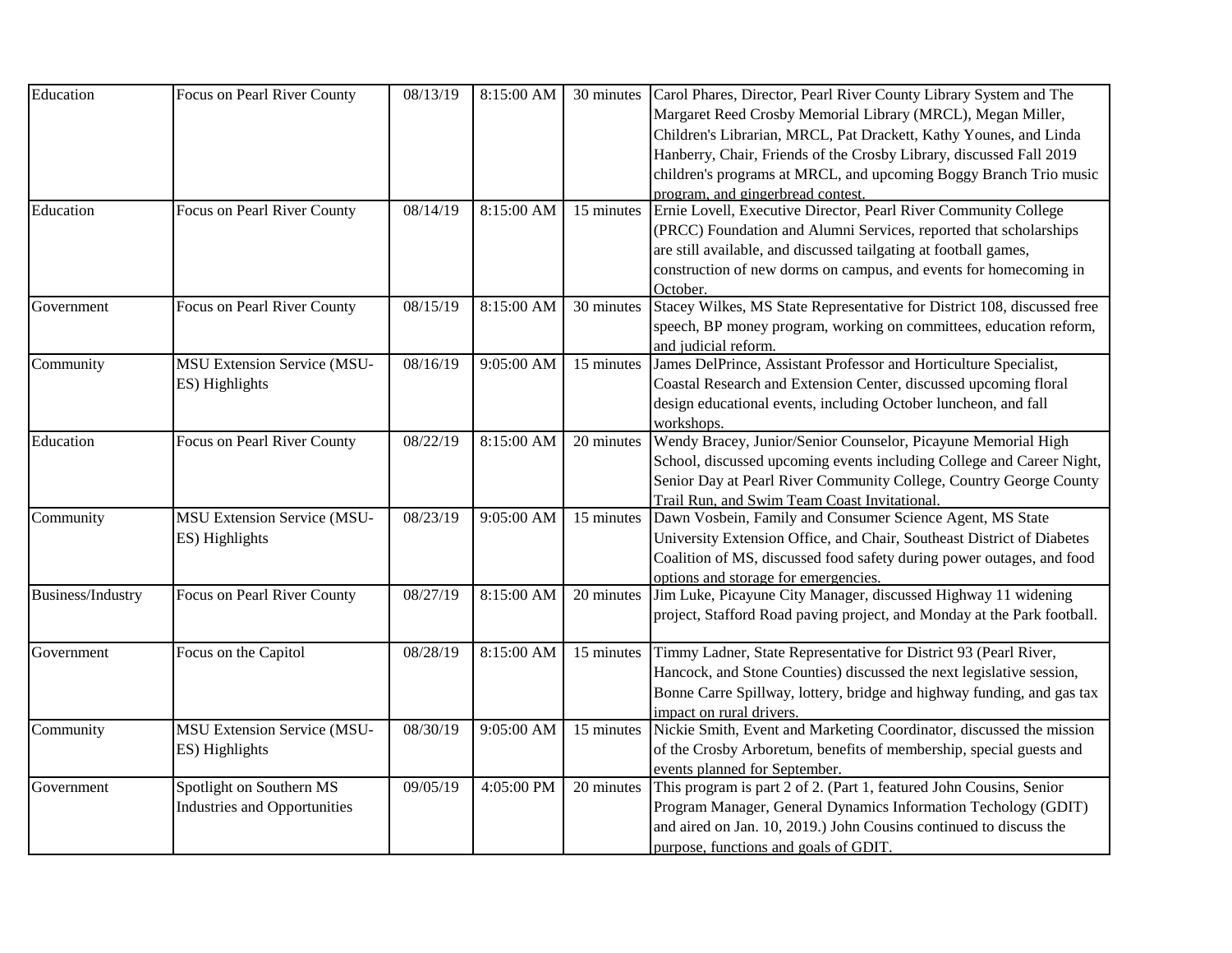| Community         | <b>MSU Extension Service (MSU-</b> | 09/06/19 | 9:05:00 AM | 15 minutes | Alex Shook, MSU Extension Service Agent, AG/4-H, discussed              |
|-------------------|------------------------------------|----------|------------|------------|-------------------------------------------------------------------------|
|                   | ES) Highlights                     |          |            |            | planned events at upcoming Pearl River County Fair.                     |
| Business/Industry | Focus on Pearl River County        | 09/09/19 | 8:15:00 AM | 15 minutes | Terry Farr, Executive Director, Greater Picayune Area Chamber of        |
|                   |                                    |          |            |            | Commerce, discussed upcoming Saints game at Crosby Commons, 1st         |
|                   |                                    |          |            |            | Student Leadersip Summit, and 50/50 fundraiser for student              |
|                   |                                    |          |            |            | scholarships.                                                           |
| Education         | Focus on Pearl River County        | 09/10/19 | 8:15:00 AM | 30 minutes | Carol Phares, Director, Pearl River County Library System and The       |
|                   |                                    |          |            |            | Margaret Reed Crosby Memorial Library (MRCL), Linda Hanberry,           |
|                   |                                    |          |            |            | Chair, Kathleen Holland Codirector, Friends of the Crosby Library       |
|                   |                                    |          |            |            | (FLCB), Megan Miller, Children's Librarian, and Kathleen Younes,        |
|                   |                                    |          |            |            | Board Member of FLCB, discussed ongoing programs at MRCL, and           |
|                   |                                    |          |            |            | upcoming Youth Open Mic Night, music performances, and Live             |
|                   |                                    |          |            |            | Gingerbread Challenge.                                                  |
| Education         | Focus on Pearl River County        | 09/11/19 | 8:15:00 AM | 15 minutes | Ernie Lovell, Executive Director, Pearl River Community College         |
|                   |                                    |          |            |            | (PRCC) Foundation and Alumni Services, discussed tailgating changes     |
|                   |                                    |          |            |            | due to stadium construction, and upcoming scholarship donor             |
|                   |                                    |          |            |            | recognition dinner and homecoming luncheon. Also reported that          |
|                   |                                    |          |            |            | PRCC enrollment is largest in MS.                                       |
| Community         | Focus on Pearl River County        | 09/12/19 | 8:15:00 AM | 30 minutes | Adrian Lumpkin, Pearl River County (PRC) Administrator, reported        |
|                   |                                    |          |            |            | that budget had passed, and discussed mental health services            |
|                   |                                    |          |            |            | realignment with Pine Belt Region, courthouse annex construction        |
|                   |                                    |          |            |            | update, and upcoming PRC Fair and Rodeo.                                |
| Community         | <b>MSU Extension Service (MSU-</b> | 09/13/19 | 9:05:00 AM | 15 minutes | Nickie Smith, Event and Marketing Coordinator, Crosby Arboretum,        |
|                   | ES) Highlights                     |          |            |            | discussed upcoming events at the Arboretum.                             |
| Education         | Focus on Pearl River County        | 09/17/19 | 8:15:00 AM | 20 minutes | Alan Lumpkin, Superintendent of Education, Pearl River County School    |
|                   |                                    |          |            |            | District, discussed increase in Pearl River Central School enrollment,  |
|                   |                                    |          |            |            | ongoing construction projects, and the Blue Devil Code of Respect,      |
|                   |                                    |          |            |            | Responsibility, Honesty, Perserverence.                                 |
| Government        | Focus on Pearl River County        | 09/19/19 | 8:30:00 AM | 25 minutes | Stacey Wilkes, MS State Representative for District 108, discussed bill |
|                   |                                    |          |            |            | concerning free speech on campuses, budget issues, Pearl River          |
|                   |                                    |          |            |            | Community College dual enrollment, and good grades in Pearl River       |
|                   |                                    |          |            |            | County.                                                                 |
| Community         | MSU Extension Service (MSU-        | 09/20/19 | 9:05:00 AM | 15 minutes | Dawn Vosbein, Family and Consumer Science Agent, MS State               |
|                   | ES) Highlights                     |          |            |            | University Extension Office, and Chair, Southeast District of Diabetes  |
|                   |                                    |          |            |            | Coalition of MS, discussed benefits of family meal times.               |
| Community         | Focus on City of Picayune          | 09/24/19 | 8:15:00 AM | 30 minutes | Christy Goss, Director, Keep Picayune Beautiful, and Theresa Milar,     |
|                   |                                    |          |            |            | Captain, Picayune Police Department, discussed upcoming Household       |
|                   |                                    |          |            |            | Hazardous Waste Cleanup Day, City and County Cleanup Day, and           |
|                   |                                    |          |            |            | upcoming Christmas parade and Christmas on the Rails.                   |
|                   |                                    |          |            |            |                                                                         |